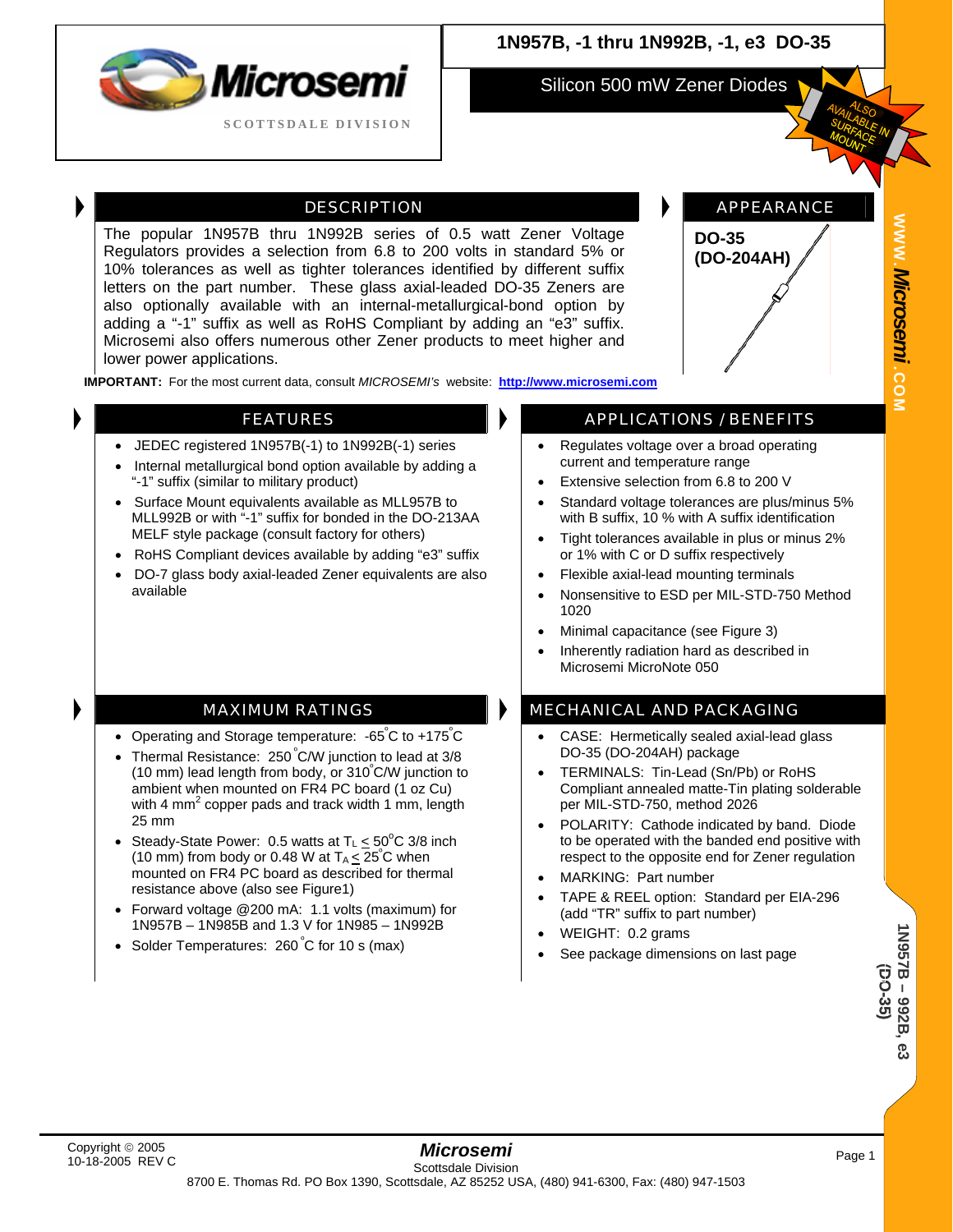

Silicon 500 mW Zener Diodes

| <b>JEDEC</b><br><b>TYPE</b><br><b>NUMBER</b> | <b>NOMINAL</b><br><b>ZENER</b><br><b>VOLTAGE</b><br>(Note 2)<br>V <sub>z</sub> | <b>ZENER</b><br><b>TEST</b><br><b>CURRENT</b><br>$I_{ZT}$ | <b>MAX. ZENER IMPEDANCE</b><br>(Note 3) |               |          | MAX. DC<br><b>ZENER</b><br><b>CURRENT</b><br>(Note 4) | <b>MAX. SURGE</b><br><b>CURRENT</b><br>(Note 5) | <b>MAX. REVERSE</b><br><b>LEAKAGE</b><br><b>CURRENT</b> |              | MAX. TEMP.<br><b>COEFFICIENT</b> |
|----------------------------------------------|--------------------------------------------------------------------------------|-----------------------------------------------------------|-----------------------------------------|---------------|----------|-------------------------------------------------------|-------------------------------------------------|---------------------------------------------------------|--------------|----------------------------------|
|                                              |                                                                                |                                                           | $Z_{ZT}$ $@$ $I_{ZT}$                   | $Z_{ZK}$<br>@ | $I_{ZK}$ | <b>Izm</b>                                            | $I_{ZSM}$                                       | $^{\circledR}$<br>$I_R$                                 | $V_{R}$      | $\alpha$ <sub>VZ</sub>           |
| (Note 1)                                     | <b>VOLTS</b>                                                                   | mA                                                        | <b>OHMS</b>                             | <b>OHMS</b>   | mA       | mA                                                    | mA                                              | μA                                                      | <b>VOLTS</b> | %/°C                             |
| 1N957B                                       | 6.8                                                                            | 18.5                                                      | 4.5                                     | 700           | 1.0      | 55                                                    | 300                                             | 150                                                     | 5.2          | $+0.05$                          |
| 1N958B                                       | 7.5                                                                            | 16.5                                                      | 5.5                                     | 700           | .5       | 50                                                    | 275                                             | 75                                                      | 5.7          | $+0.058$                         |
| 1N959B                                       | 8.2                                                                            | 15.0                                                      | 6.5                                     | 700           | $.5\,$   | 45                                                    | 250                                             | 50                                                      | 6.2          | $+0.065$                         |
| 1N960B                                       | 9.1                                                                            | 14.0                                                      | 7.5                                     | 700           | .5       | 41                                                    | 225                                             | 25                                                      | 6.9          | $+0.068$                         |
| 1N961B                                       | 10                                                                             | 12.5                                                      | 8.5                                     | 700           | .25      | 38                                                    | 200                                             | 10                                                      | 7.6          | $+0.075$                         |
| 1N962B                                       | 11                                                                             | 11.5                                                      | 9.5                                     | 700           | .25      | 32                                                    | 175                                             | 5                                                       | 8.4          | $+0.076$                         |
| 1N963B                                       | 12                                                                             | 10.5                                                      | 11.5                                    | 700           | .25      | 31                                                    | 160                                             | 5                                                       | 9.1          | $+0.077$                         |
| 1N964B                                       | 13                                                                             | 9.5                                                       | 13.0                                    | 700           | .25      | 28                                                    | 150                                             | 5                                                       | 9.9          | $+0.079$                         |
| 1N965B                                       | 15                                                                             | 8.5                                                       | 16                                      | 700           | .25      | 25                                                    | 130                                             | 5                                                       | 11.4         | $+0.082$                         |
| 1N966B                                       | 16                                                                             | 7.8                                                       | 17                                      | 700           | .25      | 24                                                    | 120                                             | 5                                                       | 12.2         | $+0.083$                         |
| 1N967B                                       | 18                                                                             | 7.0                                                       | $\overline{21}$                         | 750           | .25      | $\overline{20}$                                       | 110                                             | 5                                                       | 13.7         | $+0.085$                         |
| 1N968B                                       | 20                                                                             | 6.2                                                       | 25                                      | 750           | .25      | 18                                                    | 100                                             | 5                                                       | 15.2         | $+0.086$                         |
| 1N969B                                       | 22                                                                             | 5.6                                                       | 29                                      | 750           | .25      | 16                                                    | 90                                              | 5                                                       | 16.7         | $+0.087$                         |
| 1N970B                                       | 24                                                                             | 5.2                                                       | 33                                      | 750           | .25      | 15                                                    | 80                                              | 5                                                       | 18.2         | $+0.088$                         |
| 1N971B                                       | 27                                                                             | 4.6                                                       | 41                                      | 750           | .25      | 13                                                    | 70                                              | 5                                                       | 20.6         | $+0.090$                         |
| 1N972B                                       | 30                                                                             | 4.2                                                       | 49                                      | 1000          | .25      | 12                                                    | 65                                              | 5                                                       | 22.8         | $+0.091$                         |
| 1N973B                                       | 33                                                                             | 3.8                                                       | 58                                      | 1000          | .25      | 11                                                    | 60                                              | 5                                                       | 25.1         | $+0.092$                         |
| 1N974B                                       | 36                                                                             | 3.4                                                       | 70                                      | 1000          | .25      | 10                                                    | 55                                              | 5                                                       | 27.4         | $+0.093$                         |
| 1N975B                                       | 39                                                                             | 3.2                                                       | 80                                      | 1000          | .25      | 9.5                                                   | 46                                              | 5                                                       | 29.7         | $+0.094$                         |
| 1N976B                                       | 43                                                                             | 3.0                                                       | 93                                      | 1500          | .25      | 8.8                                                   | 44                                              | 5                                                       | 32.7         | $+0.095$                         |
| 1N977B                                       | 47                                                                             | $\overline{2.7}$                                          | 105                                     | 1500          | .25      | 7.9                                                   | 40                                              | 5                                                       | 35.8         | $+0.095$                         |
| 1N978B                                       | 51                                                                             | 2.5                                                       | 125                                     | 1500          | .25      | 7.4                                                   | 37                                              | 5                                                       | 38.8         | $+0.096$                         |
| 1N979B                                       | 56                                                                             | 2.2                                                       | 150                                     | 2000          | .25      | 6.8                                                   | 35                                              | 5                                                       | 42.6         | $+0.096$                         |
| 1N980B                                       | 62                                                                             | 2.0                                                       | 185                                     | 2000          | .25      | 6.0                                                   | 30                                              | 5                                                       | 47.1         | $+0.097$                         |
| 1N981B                                       | 68                                                                             | 1.8                                                       | 230                                     | 2000          | .25      | 5.5                                                   | 28                                              | 5                                                       | 51.7         | $+0.097$                         |
| 1N982B                                       | $\overline{75}$                                                                | 1.7                                                       | 270                                     | 2000          | .25      | 5.0                                                   | 26                                              | 5                                                       | 56.0         | $+0.098$                         |
| 1N983B                                       | 82                                                                             | 1.5                                                       | 330                                     | 3000          | .25      | 4.6                                                   | 23                                              | 5                                                       | 62.2         | $+0.098$                         |
| 1N984B                                       | 91                                                                             | 1.4                                                       | 400                                     | 3000          | .25      | 4.1                                                   | 21                                              | 5                                                       | 69.2         | $+0.099$                         |
| 1N985B                                       | 100                                                                            | 1.3                                                       | 500                                     | 3000          | .25      | 3.7                                                   | 18                                              | 5                                                       | 76.0         | $+0.11$                          |
| 1N986B                                       | 110                                                                            | 1.1                                                       | 750                                     | 4000          | .25      | 3.3                                                   | 16                                              | 5                                                       | 83.6         | $+0.11$                          |
| 1N987B                                       | 120                                                                            | 1.0                                                       | 900                                     | 4500          | .25      | 3.1                                                   | 15                                              | 5                                                       | 91.2         | $+0.11$                          |
| 1N988B                                       | 130                                                                            | 0.95                                                      | 1100                                    | 5000          | .25      | 2.7                                                   | 13                                              | 5                                                       | 98.8         | $+0.11$                          |
| 1N989B                                       | 150                                                                            | 0.85                                                      | 1500                                    | 6000          | .25      | 2.4                                                   | 12                                              | 5                                                       | 114.0        | $+0.11$                          |
| 1N990B                                       | 160                                                                            | 0.80                                                      | 1700                                    | 6500          | .25      | 2.2                                                   | 11                                              | 5                                                       | 121.6        | $+0.11$                          |
| 1N991B                                       | 180                                                                            | 0.68                                                      | 2200                                    | 7100          | .25      | 2.0                                                   | 10                                              | 5                                                       | 136.8        | $+0.11$                          |
| 1N992B                                       | 200                                                                            | 0.65                                                      | 2500                                    | 8000          | .25      | 1.8                                                   | 9                                               | 5                                                       | 152.0        | $+0.11$                          |
|                                              |                                                                                |                                                           |                                         |               |          |                                                       |                                                 |                                                         |              |                                  |

\* JEDEC Registered Data

**NOTE 1:** The JEDEC type numbers shown (B suffix) have a +/-5% tolerance on nominal Zener voltage. The suffix A is used to identify +/- 10% tolerance; suffix C is used to identify +/-2%; and suffix D is used to identify +/-1% tolerance; no suffix indicates +/-20% tolerance.

**NOTE 2:** Zener voltage (V<sub>Z</sub>) is measured after the test current has been applied for 20 +/- 5 seconds. The device shall be suspended by its leads with the inside edge of the mounting clips between .375" and .500" from the body. Mounting clips shall be maintained at a temperature of  $25 + 8/2^{\circ}C$ .

**NOTE 3:** The zener impedance is derived when a 60 cycle ac current having an rms value equal to 10% of the dc zener current ( $I_{ZT}$  or I<sub>ZK</sub>) is superimposed on I<sub>ZT</sub> or I<sub>ZK</sub>. Zener impedance is measured at 2 points to ensure a sharp knee on the breakdown curve and to eliminate unstable units. See MicroNote 202 for variation in dynamic impedance with different zener currents.

**NOTE 4:** The values of  $I_{ZM}$  are calculated for a +/- 5% tolerance on nominal zener voltage. Allowance has been made for the rise in zener voltage above  $V_{ZT}$  which results from zener impedance and the increase in junction temperature as power dissipation approaches 400 mW. In the case of individual diodes  $I_{ZM}$  is that value of current which results in a dissipation of 400 mW at 75°C lead temperature at 3/8" from body.

**NOTE 5:** The surge for  $I_{ZSM}$  is a square wave or equivalent half-sine wave pulse of 1/120 sec. duration.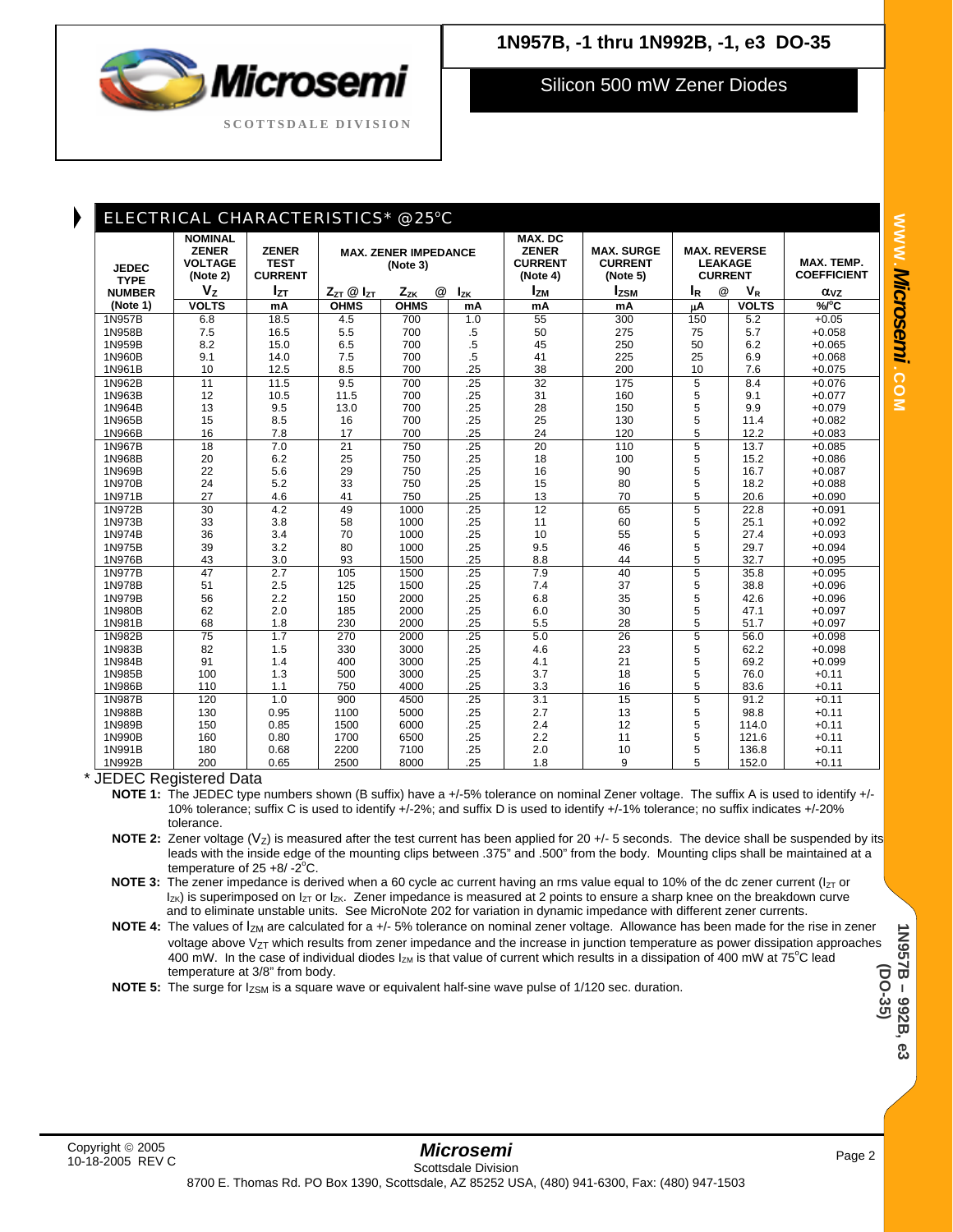

Silicon 500 mW Zener Diodes

### GRAPHS



Copyright © 2005 10-18-2005 REV C

**1N957B – 992B, e3 (DO-35)**

1N957B-992B, e3